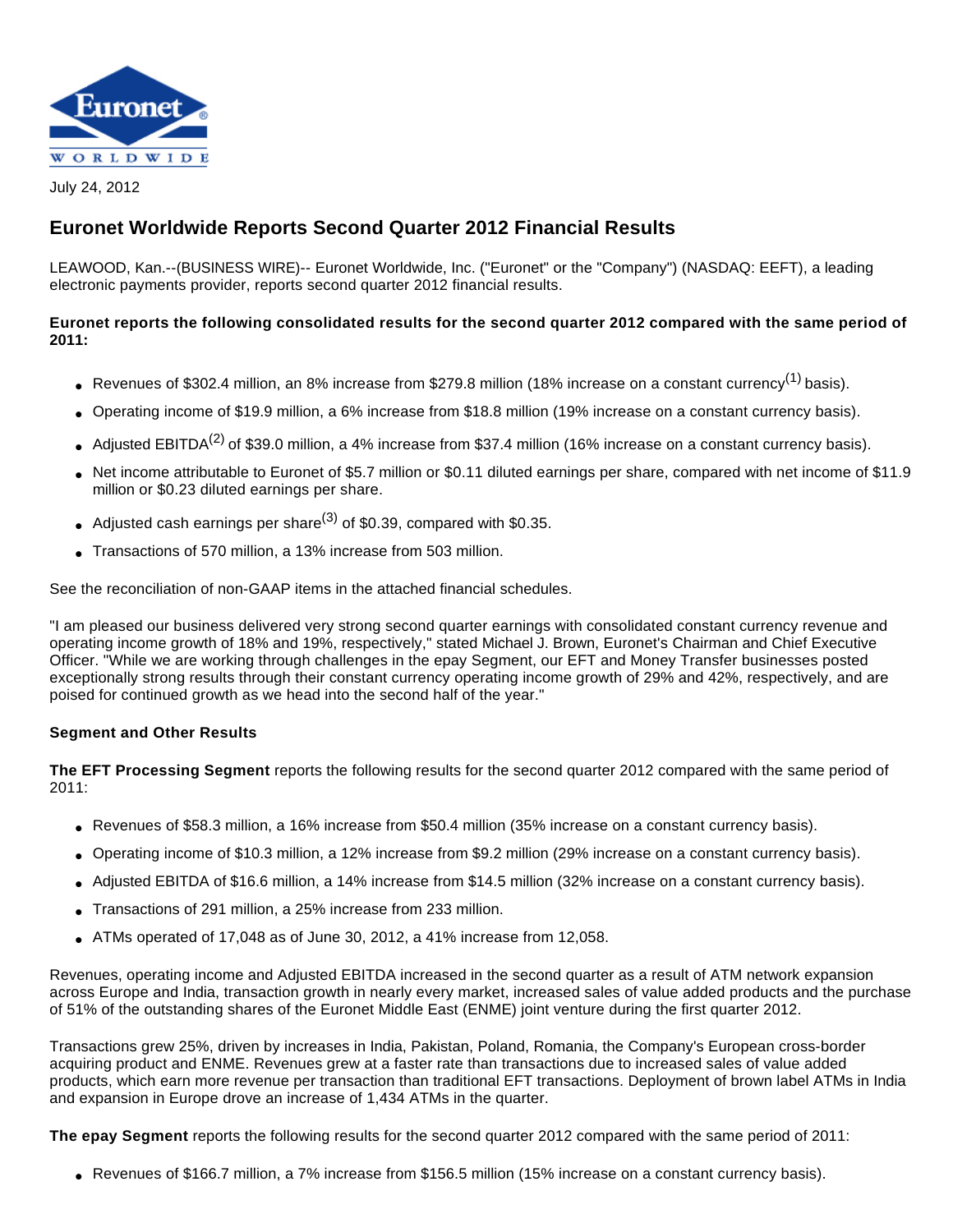- Operating income of \$10.1 million, a 25% decrease from \$13.5 million (22% decrease on a constant currency basis).
- Adjusted EBITDA of \$15.3 million, a 15% decrease from \$17.9 million (9% decrease on a constant currency basis).
- Transactions of 272 million, a 3% increase from 264 million.
- Point of sale ("POS") terminals of approximately 617,000 as of June 30, 2012, a 5% increase from approximately 588,000.
- Retailer locations of approximately 297,000 as of June 30, 2012, an 8% increase from approximately 276,000.

The epay Segment's revenue growth was largely due to the third quarter 2011 acquisition of cadooz. Consistent with the prior quarters, the segment was negatively impacted by the previously announced change in mobile operator strategy in Brazil and mobile operators going direct with retailers in Australia last year. Additionally, the weak economy in Spain adversely impacted the prepaid business in that market this quarter. The earnings declines in Brazil, Australia and Spain in the second quarter offset growth from increased sales in Germany and the U.S. and continued demand for non-mobile content, particularly in Germany.

**The Money Transfer Segment** reports the following results for the second quarter 2012 compared with the same period of 2011:

- Revenues of \$77.5 million, a 6% increase from \$73.0 million (12% increase on a constant currency basis).
- Operating income of \$6.7 million, a 34% increase from \$5.0 million (42% increase on a constant currency basis).
- Adjusted EBITDA of \$11.3 million, a 13% increase from \$10.0 million (19% increase on a constant currency basis).
- Total transactions of 7.4 million, a 21% increase from 6.1 million.
- Network locations of approximately 158,000 as of June 30, 2012, a 19% increase from approximately 133,000.

Revenues, operating income and Adjusted EBITDA expanded due to a 21% increase in total transactions, which are driven by continued agent sales successes together with the addition of more payout network locations. U.S. initiated transfers increased 11% versus the same quarter last year, including an 11% increase in transfers to Mexico. Non-U.S. initiated transfers increased 9%, despite the difficult European economy. Non-money transfer transactions increased 93%.

**Corporate and other** reported \$7.2 million of expense for the second quarter 2012 compared with \$8.9 million for the second quarter 2011. The decrease in expense versus the prior year is primarily attributable to lower short-term incentive and stockbased compensation accruals based on company performance.

#### **Balance Sheet and Financial Position**

Unrestricted cash on hand was \$178.6 million as of June 30, 2012, compared to \$180.7 million as of March 31, 2012. Cash decreased as a result of debt repayments, capital expenditures and taxes paid partially offset by cash generated from operations. Total indebtedness was \$321.4 million as of June 30, 2012, compared to \$337.2 million as of March 31, 2012. Included in indebtedness at June 30, 2012, are \$171 million principal amount of convertible bonds which provide holders an option to require the Company to purchase the debentures at par in October 2012. Because the convertible price per share is significantly greater than the current trading value of the Company's stock, we expect the bond holders to exercise their option. To that end, we plan to use cash from the balance sheet together with available capacity on the Company's committed revolving line of credit to purchase the bonds.

#### **Guidance**

The Company currently expects adjusted cash earnings per share for the third quarter 2012 to be approximately \$0.41, assuming foreign currency rates remain stable through the end of the quarter.

#### **Non-GAAP Measures**

In addition to the results presented in accordance with U.S. GAAP, the Company presents non-GAAP financial measures, such as constant currency, Adjusted EBITDA and adjusted cash earnings per share financial measures. These measures should be used in addition to, and not a substitute for, net income, operating income and earnings per share computed in accordance with US GAAP. We believe that these non-GAAP measures provide useful information to investors regarding the Company's performance and overall results of operations. These non-GAAP measures are also an integral part of the Company's internal reporting and performance assessment for executives and senior management. The non-GAAP measures used by the Company may not be comparable to similarly titled non-GAAP measures used by other companies. The attached schedules provide a full reconciliation of these non-GAAP financial measures to their most directly comparable U.S. GAAP financial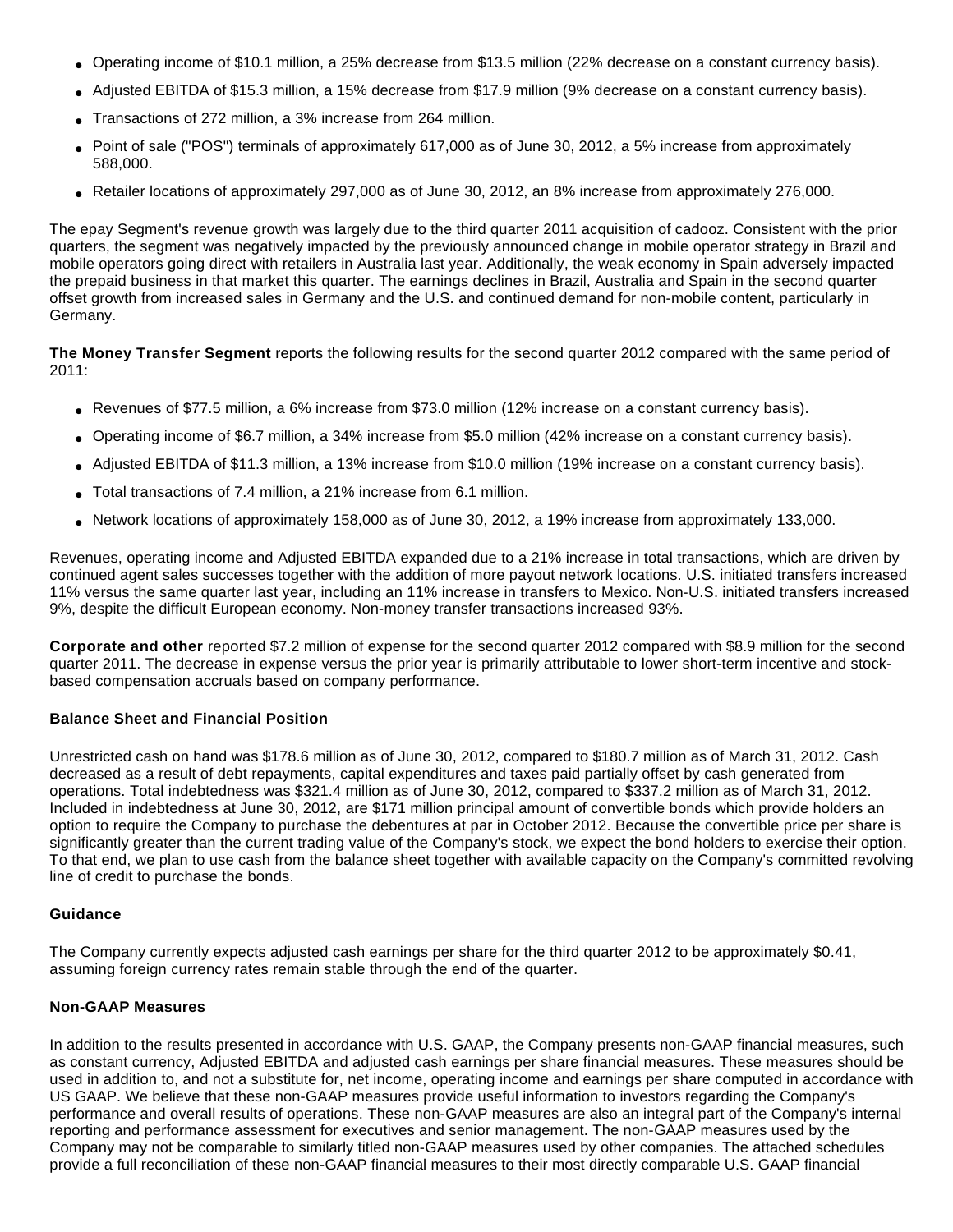measure.

(1) Constant currency measures are computed as if foreign currency exchange rates did not change from the prior period. This information is provided to illustrate the impact of changes in foreign currency exchange rates on the Company's results when compared to the prior period.

 $(2)$ Adjusted EBITDA is defined as net income excluding income tax expense, depreciation, amortization, share-based compensation expenses and other non-operating or non-recurring items that are considered expenses under U.S. GAAP.

(3)Adjusted cash earnings per share is defined as diluted U.S. GAAP earnings per share excluding the tax-effected impacts of: a) foreign exchange gains or losses, b) goodwill impairment charges, c) gains or losses from the early retirement of debt, d) share-based compensation, e) acquired intangible asset amortization, f) non-cash interest expense, g) non-cash income tax expense, and h) other non-operating or non-recurring items. Adjusted cash earnings per share includes shares potentially issuable in settlement of convertible bonds or other obligations, if the assumed issuances are dilutive to adjusted cash earnings per share. Adjusted cash earnings per share represents a performance measure and is not intended to represent a liquidity measure.

#### **Conference Call and Slide Presentation**

Euronet Worldwide will host an analyst conference call on July 25, 2012, at 9:00 a.m. Eastern Time to discuss these results. To listen to the call via telephone, dial 877-303-6313 (USA) or +1-631-813-4734 (non-USA). The conference call will also be available via webcast at [http://ir.euronetworldwide.com.](http://cts.businesswire.com/ct/CT?id=smartlink&url=http%3A%2F%2Fir.euronetworldwide.com&esheet=50353002&lan=en-US&anchor=http%3A%2F%2Fir.euronetworldwide.com&index=1&md5=920b210cc2b4f0d777afeb50b61e5400) Participants should go to the website at least five minutes prior to the scheduled start time of the event to register. A slideshow will be included in the webcast.

A webcast replay will be available beginning approximately one hour after the event at [http://ir.euronetworldwide.com](http://cts.businesswire.com/ct/CT?id=smartlink&url=http%3A%2F%2Fir.euronetworldwide.com&esheet=50353002&lan=en-US&anchor=http%3A%2F%2Fir.euronetworldwide.com&index=2&md5=6c16a11a2355d6d7a821788f7d30cae0). An audio replay of the event will also be available by dialing 855-859-2056 (USA) or +1-404-537-3406 (non-USA). The replay passcode is 99860822. The call and webcast replays will be available for one month and one year, respectively.

#### **About Euronet Worldwide, Inc.**

Euronet Worldwide is an industry leader in processing secure electronic financial transactions. The Company offers payment and transaction processing solutions to financial institutions, retailers, service providers and individual consumers. These services include comprehensive ATM, POS and card outsourcing services, card issuing and merchant acquiring services, software solutions, consumer money transfer and bill payment services, and electronic distribution for prepaid mobile phone time and other prepaid products.

Euronet's global payment network is extensive - including 17,048 ATMs, approximately 69,000 EFT POS terminals and a growing portfolio of outsourced debit and credit card services which are under management in 34 countries; card software solutions; a prepaid processing network of approximately 617,000 POS terminals at approximately 297,000 retailer locations in 29 countries; and a consumer-to-consumer money transfer network of approximately 158,000 locations serving 133 countries. With corporate headquarters in Leawood, Kansas, USA, and 46 worldwide offices, Euronet serves clients in approximately 150 countries. For more information, please visit the Company's website at [www.euronetworldwide.com.](http://cts.businesswire.com/ct/CT?id=smartlink&url=http%3A%2F%2Fwww.euronetworldwide.com&esheet=50353002&lan=en-US&anchor=www.euronetworldwide.com&index=3&md5=cc4f57d944848b41f962ee1c6789fd01)

Statements contained in this news release that concern Euronet's or its management's intentions, expectations, or predictions of future performance, are forward-looking statements. Euronet's actual results may vary materially from those anticipated in such forward-looking statements as a result of a number of factors, including: conditions in world financial markets and general economic conditions; technological developments affecting the market for the Company's products and services; foreign currency exchange fluctuations; the effects of any potential future computer security breaches; the Company's ability to renew existing contracts at profitable rates; changes in fees payable for transactions performed for cards bearing international logos or over switching networks such as card transactions on ATMs; and changes in laws and regulations affecting the Company's business, including immigration laws. These risks and other risks are described in the Company's filings with the Securities and Exchange Commission, including our Annual Report on Form 10-K, Quarterly Reports on Form 10-Q and Current Reports on Form 8-K. Copies of these filings may be obtained via the SEC's Edgar website or by contacting the Company or the SEC. Any forward-looking statements made in this release speak only as of the date of this release. Euronet does not intend to update these forward-looking statements and undertakes no duty to any person to provide any such update under any circumstances. The Company regularly posts important information to the investor relations section of its website.

## **EURONET WORLDWIDE, INC. Consolidated Statements of Operations (unaudited - in millions, except share and per share data)**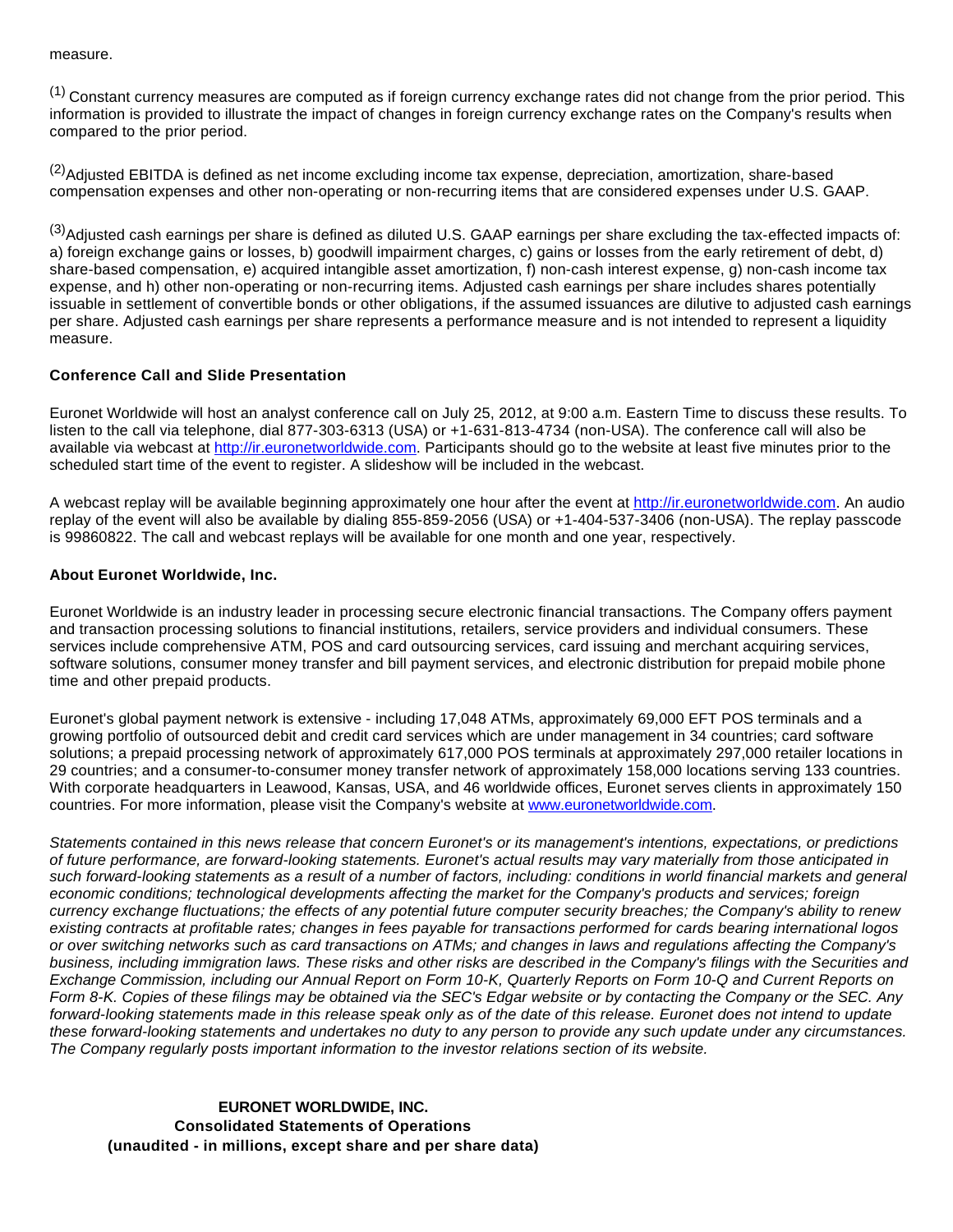|                                                       | <b>Three Months Ended</b> |       |    |       |  |  |
|-------------------------------------------------------|---------------------------|-------|----|-------|--|--|
|                                                       | <b>June 30,</b>           |       |    |       |  |  |
|                                                       |                           | 2012  |    | 2011  |  |  |
| Revenues                                              | \$                        | 302.4 | \$ | 279.8 |  |  |
| Operating expenses:                                   |                           |       |    |       |  |  |
| Direct operating costs                                |                           | 192.6 |    | 175.4 |  |  |
| Salaries and benefits                                 |                           | 44.9  |    | 43.8  |  |  |
| Selling, general and administrative                   |                           | 28.9  |    | 27.0  |  |  |
| Depreciation and amortization                         |                           | 16.1  |    | 14.8  |  |  |
| Total operating expenses                              |                           | 282.5 |    | 261.0 |  |  |
| Operating income                                      |                           | 19.9  |    | 18.8  |  |  |
| Other income (expense):                               |                           |       |    |       |  |  |
| Interest income                                       |                           | 1.3   |    | 1.5   |  |  |
| Interest expense                                      |                           | (5.6) |    | (5.3) |  |  |
| Income from unconsolidated affiliates                 |                           | 0.3   |    | 0.4   |  |  |
| Other expense, net                                    |                           | (0.2) |    |       |  |  |
| Foreign exchange (loss) gain, net                     |                           | (4.8) |    | 3.7   |  |  |
| Total other (expense) income, net                     |                           | (9.0) |    | 0.3   |  |  |
| Income before income taxes                            |                           | 10.9  |    | 19.1  |  |  |
| Income tax expense                                    |                           | (5.2) |    | (6.8) |  |  |
| Net income                                            |                           | 5.7   |    | 12.3  |  |  |
| Net income attributable to noncontrolling interests   |                           |       |    | (0.4) |  |  |
| Net income attributable to Euronet Worldwide, Inc. \$ |                           | 5.7   | \$ | 11.9  |  |  |
|                                                       |                           |       |    |       |  |  |

# **Earnings per share attributable to Euronet**

| Worldwide, Inc. stockholders - diluted      |                       |        |      |
|---------------------------------------------|-----------------------|--------|------|
| Earnings per share                          |                       | 0.11 S | 0.23 |
| Diluted weighted average shares outstanding | 51,671,501 51,957,942 |        |      |
|                                             |                       |        |      |

### **EURONET WORLDWIDE, INC. Condensed Consolidated Balance Sheets (in millions)**

|                                | As of<br><b>June 30,</b><br>2012<br>(unaudited) |       | As of<br>December 31,<br>2011 |       |  |
|--------------------------------|-------------------------------------------------|-------|-------------------------------|-------|--|
| <b>ASSETS</b>                  |                                                 |       |                               |       |  |
| Current assets:                |                                                 |       |                               |       |  |
| Cash and cash equivalents      | \$                                              | 178.6 | S                             | 170.7 |  |
| Restricted cash                |                                                 | 71.1  |                               | 73.3  |  |
| Inventory - PINs and other     |                                                 | 75.9  |                               | 98.8  |  |
| Trade accounts receivable, net |                                                 | 286.7 |                               | 349.5 |  |
| Other current assets, net      |                                                 | 71.8  |                               | 61.7  |  |
| Total current assets           |                                                 | 684.1 |                               | 754.0 |  |
| Property and equipment, net    |                                                 | 108.0 |                               | 102.9 |  |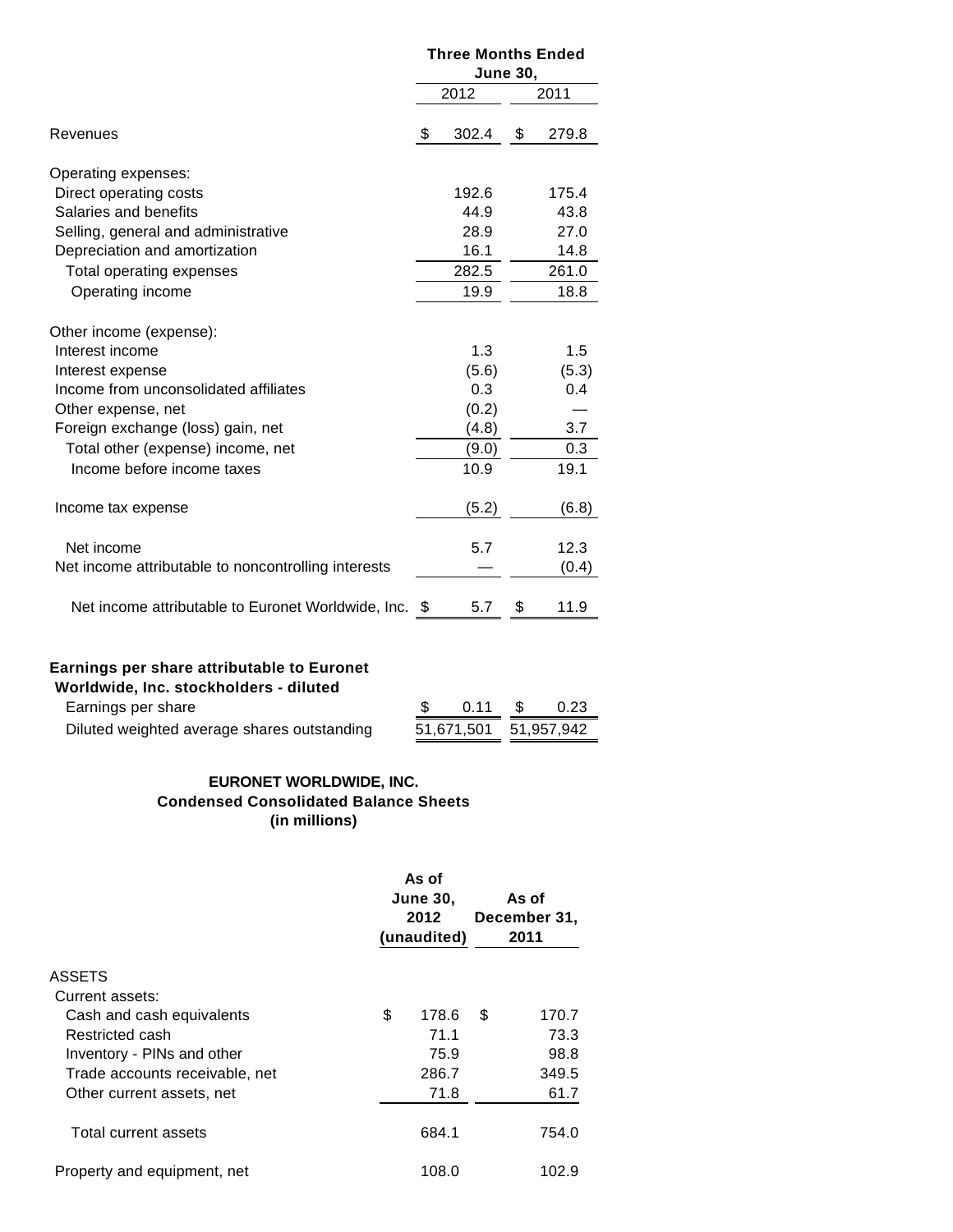| Goodwill and acquired intangible assets, net          |     | 575.1   |      | 588.5   |
|-------------------------------------------------------|-----|---------|------|---------|
| Other assets, net                                     |     | 58.5    |      | 60.9    |
| Total assets                                          | \$. | 1,425.7 | - \$ | 1,506.3 |
| LIABILITIES AND EQUITY<br><b>Current liabilities:</b> |     |         |      |         |
| Accounts payable and other current liabilities \$     |     | 525.0   | \$   | 601.6   |
| Short-term debt obligations                           |     | 177.5   |      | 172.9   |
| Total current liabilities                             |     | 702.5   |      | 774.5   |
| Debt obligations, net of current portion              |     | 140.8   |      | 161.7   |
| Capital lease obligations, net of current portion     |     | 3.1     |      | 4.2     |
| Deferred income taxes                                 |     | 24.3    |      | 26.0    |
| Other long-term liabilities                           |     | 12.3    |      | 13.2    |
| <b>Total liabilities</b>                              |     | 883.0   |      | 979.6   |
| Equity                                                |     | 542.7   |      | 526.7   |
| Total liabilities and equity                          | S   | 1,425.7 | S    | 1,506.3 |

## **EURONET WORLDWIDE, INC. Reconciliation of Net Income to Adjusted EBITDA (unaudited - in millions)**

|                                                                                                                                | Three months ended June 30, 2012 |                                 |            |                   |      |                              |            |                     |             |  |
|--------------------------------------------------------------------------------------------------------------------------------|----------------------------------|---------------------------------|------------|-------------------|------|------------------------------|------------|---------------------|-------------|--|
|                                                                                                                                |                                  | <b>EFT</b><br><b>Processing</b> |            | Money<br>Transfer |      | Corporate<br><b>Services</b> |            | <b>Consolidated</b> |             |  |
| Net income                                                                                                                     |                                  |                                 |            |                   |      |                              |            | \$                  | 5.7         |  |
| Add: Income tax expense<br>Add: Total other expense, net                                                                       |                                  |                                 |            |                   |      |                              |            |                     | 5.2<br>9.0  |  |
| Operating income (loss)                                                                                                        | \$                               | 10.3                            | \$10.1     | $\sqrt[6]{2}$     | 6.7  | \$                           | (7.2)      |                     | 19.9        |  |
| Add: Depreciation and amortization<br>Add: Share-based compensation                                                            |                                  | 6.3                             | 5.1<br>0.1 |                   | 4.6  |                              | 0.1<br>2.9 |                     | 16.1<br>3.0 |  |
| Earnings (loss) before interest, taxes,<br>depreciation, amortization and<br>share-based compensation<br>(Adjusted EBITDA) (1) | \$.                              | 16.6                            | \$15.3     | \$                | 11.3 | S                            | (4.2)      | \$                  | 39.0        |  |

|                                                            | Three months ended June 30, 2011        |  |                                                          |  |   |              |                     |  |  |
|------------------------------------------------------------|-----------------------------------------|--|----------------------------------------------------------|--|---|--------------|---------------------|--|--|
|                                                            | <b>EFT</b><br><b>Processing</b><br>epay |  | Corporate<br>Money<br><b>Transfer</b><br><b>Services</b> |  |   |              | <b>Consolidated</b> |  |  |
| Net income                                                 |                                         |  |                                                          |  | S | 12.3         |                     |  |  |
| Add: Income tax expense<br>Deduct: Total other income, net |                                         |  |                                                          |  |   | 6.8<br>(0.3) |                     |  |  |